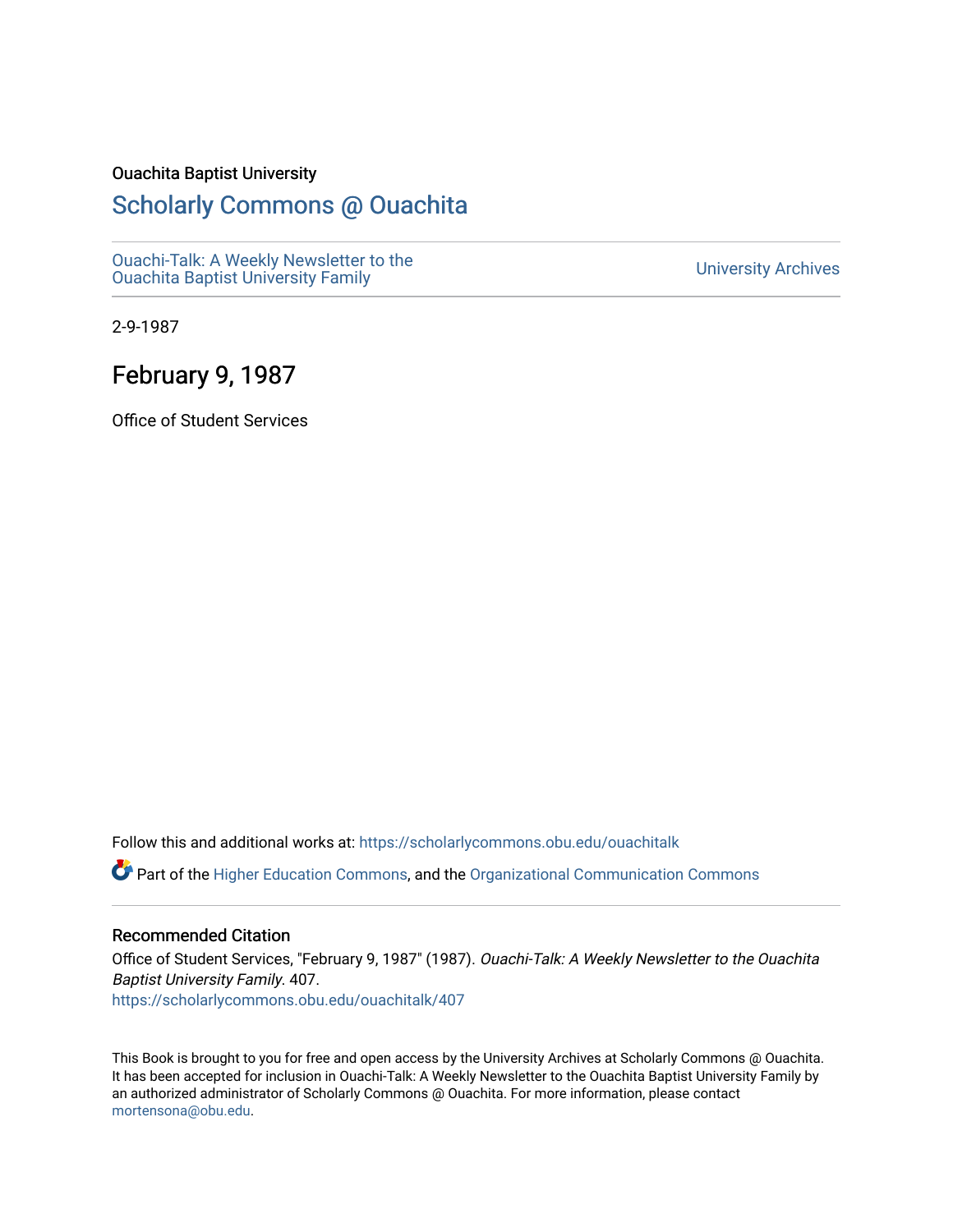

Students interested in receiving various scholarships and other financial aid supplements for the 1987-88 academic year are reminded of several important deadlines for submission of material.

The deadline for submitting academic scholarship application forms for both current students and incoming students at Ouachita for the 1987-88 academic year is March 1, 1987. All current academic scholarship holders, with the exception of those with Scholastic Excellence, Honor Graduate, Centennial, and Leadership Scholarships, who wish to be considered, and those current students without scholarships who desire to be considered, should file an application. Applications are available in the Financial Aid Office, Mitchell Hall.

May 1, 1987 is the priority deadline date for receiving processed American College Testing Family Financial Statements results for the 1987-88 academic year. The current package includes instructions, code lists and forms needed tofile for Pell Grants, Arkansas State Scholarships, college workstudy programs, plus other loans and grants. The ACT statement, based on the family's 1986 United States tax return, should be mailed to Iowa City, Iowa, no later than April 15, 1987 for processing and results being sent back to Ouachita by May 1.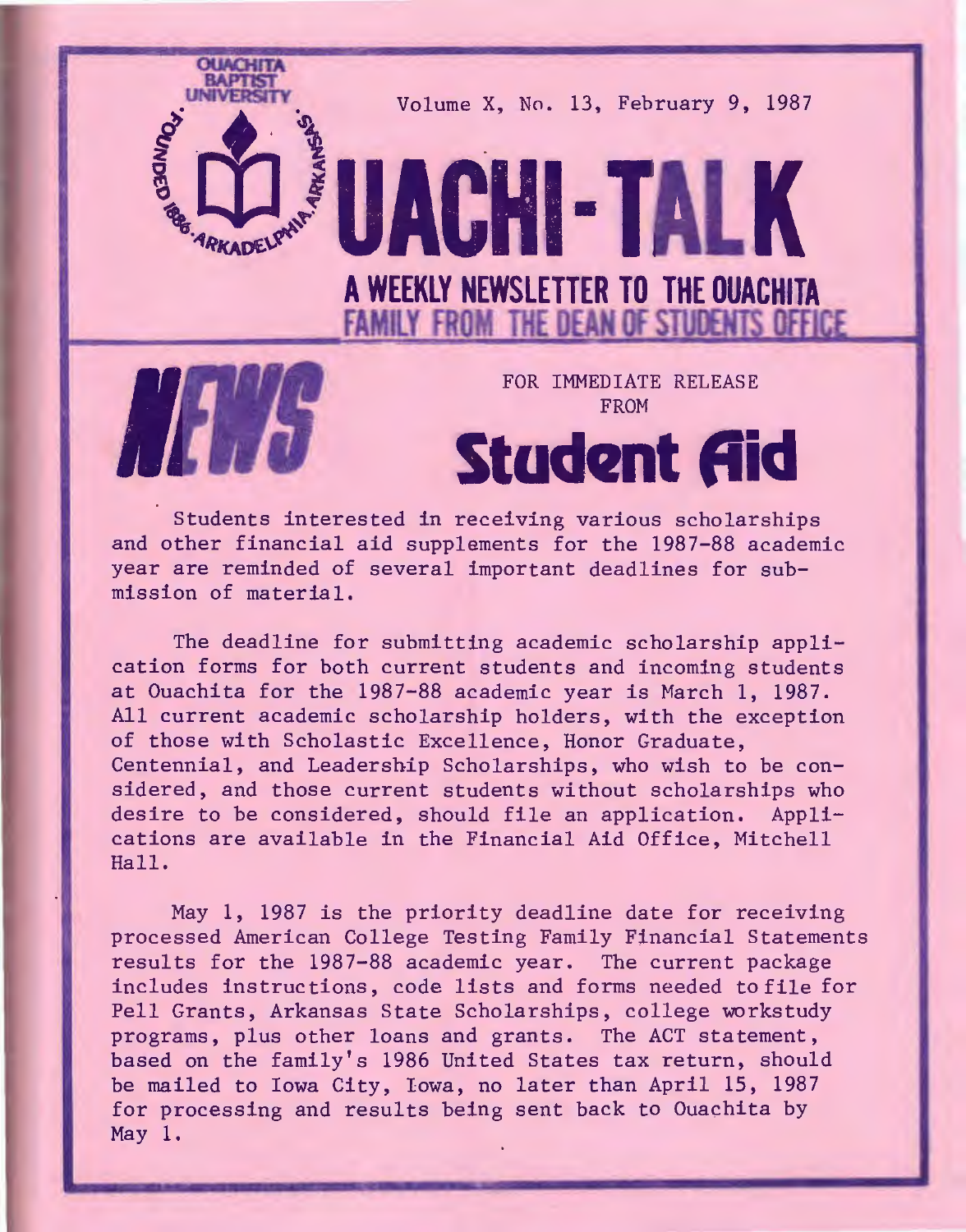

Joint Educational Consortium

Brazos Baroque, an ensemble devoted to the performance of 17th and 18th century music on period instruments, will be presented in concert Monday, February 9, at 7:30 p.m., in Russell Fine Arts<br>Recital Hall. Henderson Henderson State University.

The presentation is a feature of the Performing Arts series sponsored by HSU and OBU through the Joint Educational Consortium.

The public is invited to attend without charge.

Joe H. Stroud, award-winning Journalist and newspaper executive, will present a free public lecture on Tuesday, February 10 at 7:30 p.m. in the Recital Hall of Mabee Fine Arts Center at Ouachita Baptist University. lecture is being sponsored by the Joint Educational Consortium of Arkadelphia. Stroud, a native of McGehee, . a graduate of Hendrix College, and a former editorial writer for the "Arkansas Gazette" and the "Pine Bluff Commercial," is now editor and senior vice president of the "Detroit Free Press."

# **Chapel**

Dr. Jim Bryant and Rev. Stan Parris, Southern Baptist<br>Missionaries on furlough, Missionaries on will be our Chapel speakers on February 10.

Dr. James Bryant will be the guest speaker for Chrisitan Ministry Fellowship (CMF) on February 9, 1987 at 7:00 in BBB. Dr •. Bryant has been a missionary to Bangladesh and<br>India. There will also be There will also be special music. All students and faculty are invited to attend.

# **Attention!**

Several students have expressed a desire to work in activities from babysitting to carpentry. If you need the assistance of a student, please call the Dean of Students Office.

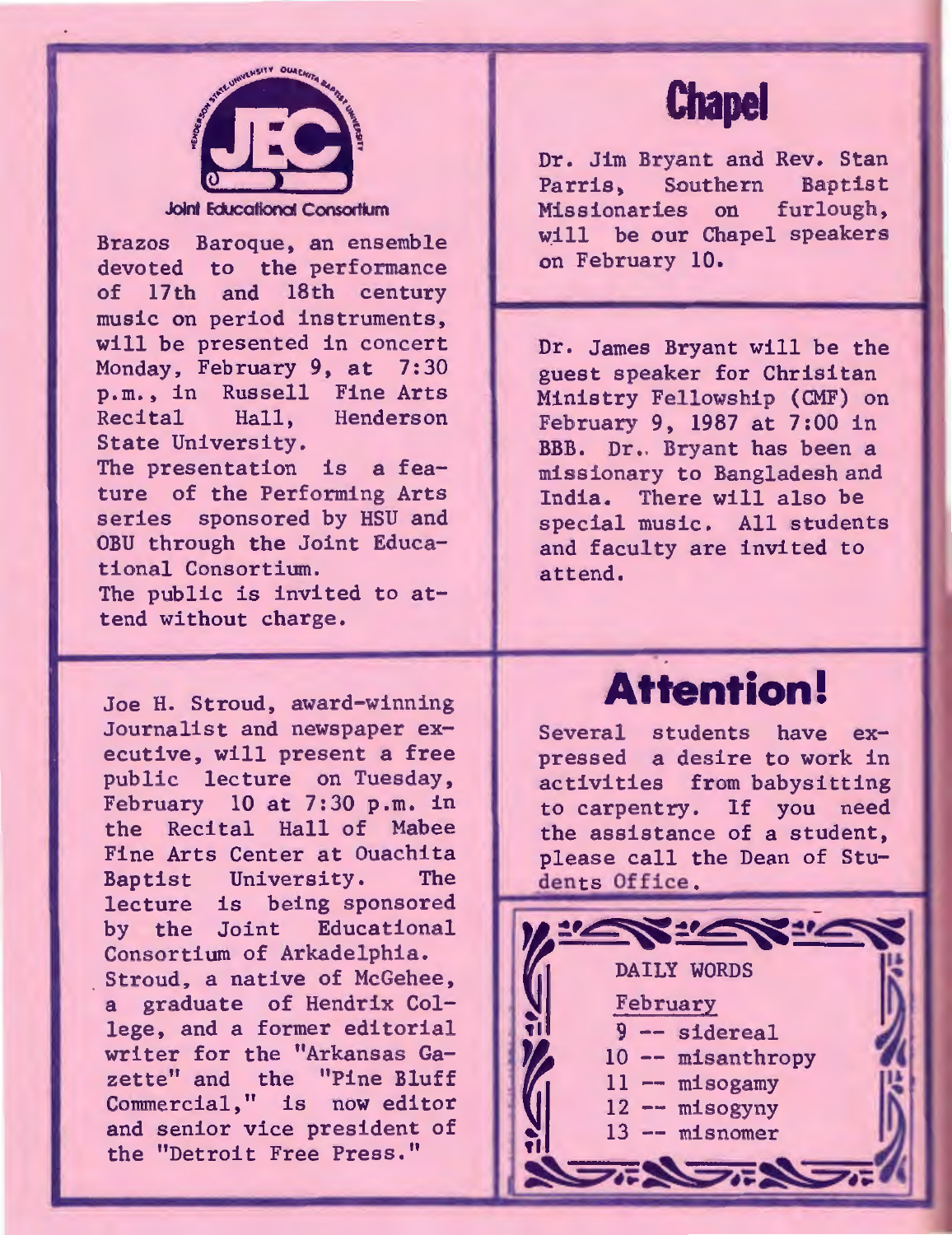**E N T**  5

Monday, February 9 JEC: Baroque Ensemble, HSU, 7:30 p.m. Basketball: Tigers & Tigerettes, UCA, there, 5:30 & 7:30

Tuesday, February 10 JEC Lecture: Joe Stroud, MRH, 7:30 Baroque Ensemble Workshop, MFACRH, 10-12:00 a.m.

Wednesday, February 11

Thursday, February 12 SOPH. COMP., McC 100, 1:30 p.m. Basketball: Tigers & Tigerettes, ATU, here 5:30 & 7:30 President's Leadership Forum

Friday, February 13 President's Leadership Forum Guest Artist: Elem Eley, MRH, 11:00 a.m.

Saturday, February 14 Basketball: Tigers & Tigerettes, HSU, here, 5:30 & 7:30

Sunday, February 15 JEC: "Arkansas Art 1987", Newberry Hall (East entrance)<br>HSU, 3:00 p.m. HSU (Newberry) & OBU (Mabee) SELF Movie: "The Promise. Mitchell 9 p.m.

#### Ouachita Baptist University Track Schedule 1987

| Date                  | Meet                 | Host        | Place                 | Time         |
|-----------------------|----------------------|-------------|-----------------------|--------------|
| March                 | SAU Inv.             | <b>SAU</b>  | Magnolia              | 2:45 p.m.    |
| 12                    | HSU Inv.             | <b>HSU</b>  | Arkadelphia           | $2:45$ p.m.  |
| 28                    | NLU Inv.             | <b>NLU</b>  | Monroe, LA            | $1:00$ p.m.  |
| 4<br>April            | OBU Inv. 16th Annual | OBU         | Arkadelphia           | $12:15$ p.m. |
| 11                    | Austin College Inv.  | AC          | Sherman, TX           | 1:00 p.m.    |
| 14                    | HSU Inv.             | <b>HSU</b>  | Arkadelphia           | $5:45$ p.m.  |
| 17                    | Hot Springs H.S.     | <b>HSHS</b> | Hot Springs           | 5:00 p.m.    |
| 21                    | OBU Inv.             | <b>OBU</b>  | Arkadelphia           | $5:45$ p.m.  |
| 30                    | AIC Prelima          | <b>SAU</b>  | Magnolia              | $5:00$ p.m.  |
| May<br>$\overline{2}$ | AIC Finals           | <b>SAU</b>  | Magnolia <sup>'</sup> | 5:00 p.m.    |
| 22, 23<br>21.         | <b>NA IA</b>         | <b>ATU</b>  | Russellville          | 9:00a.m.     |

#### Indoor Track & Field Schedule

|                | Date | Meet                      | <b>Host</b> | Place           | <b>Time</b>    |
|----------------|------|---------------------------|-------------|-----------------|----------------|
| <b>Jan, 24</b> |      | Hd. U. All Comers         | Hd.U.       | Searcy          | $10:00$ a.m.   |
| Feb.           |      | NLU Inv.                  | NLU         | Monroe, LA      | 11:00a.m.      |
|                | 14   | Hd. U. (Tentatiye) Hd. U. |             | Searcy          | $10:00$ $A.m.$ |
|                | 19   | AIC Inv.                  | Hd. U.      | Searcy          | $4:00$ p.m.    |
| 27.28          |      | NAIA (Qualification) NAIA |             | Kansas City, MO |                |